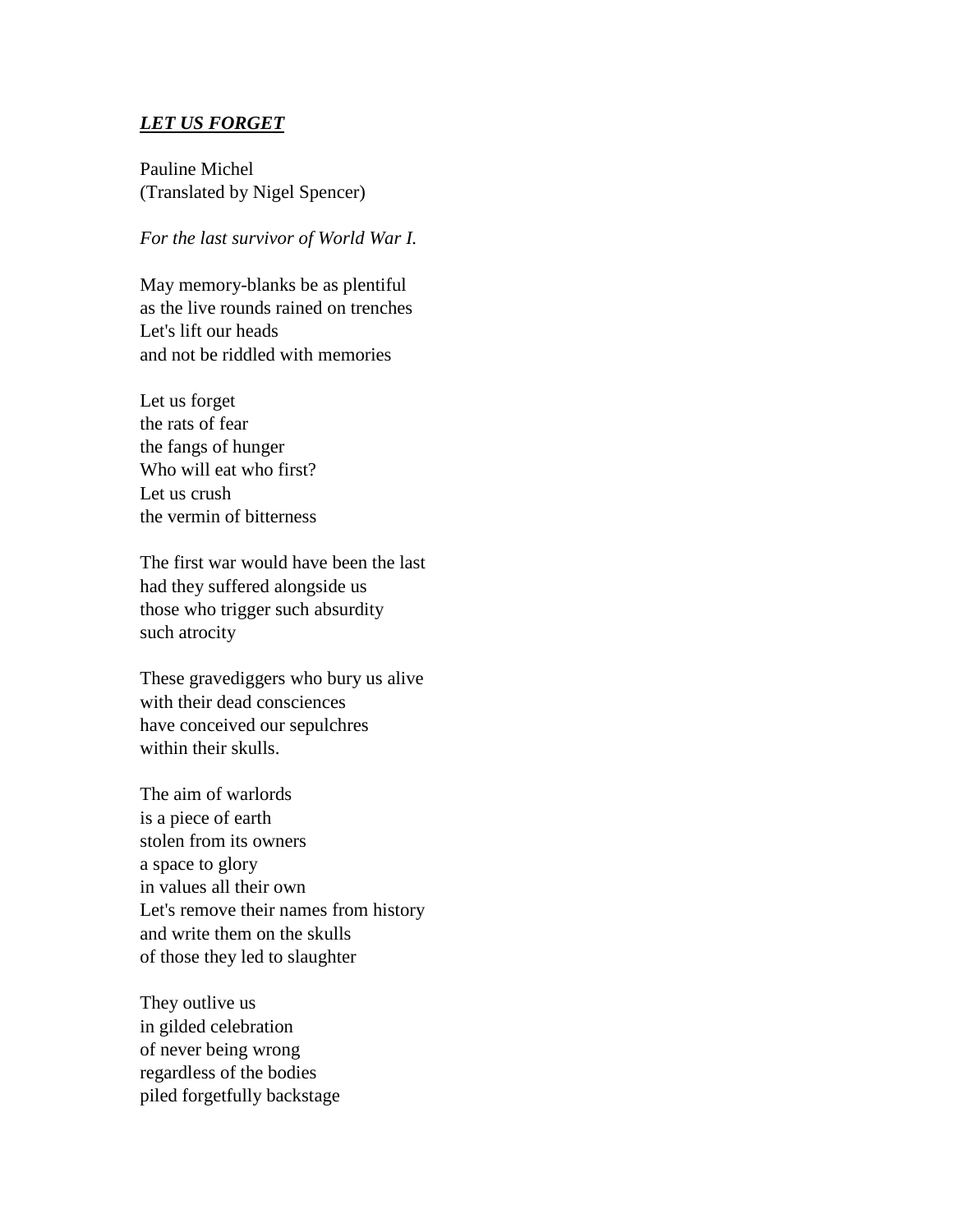No tombstones for the nameless dead

Oh swear on the sweat and the ossuaries of Douaumont cynical name for the dolorous mountain of sacrifice

Here lie the remains of those who dreamed of a better humanity

Here lie shin-bones that marched in the muck as they approached realization

Here lie jawbones of speechless soldiers sacrificial offerings

Here lie knuckles of men who'd hoped to fold them around a loved one a woman with flesh to love around children with a future to hope for

## Please

let us rid ourselves of these incessant insects tatooing our skins with definitions puncturing our imaginations with horrific precision

The sludge of trenches is the spit of the mighty mixed with the tears and blood of fighters

This muddy end Is Dante's hell